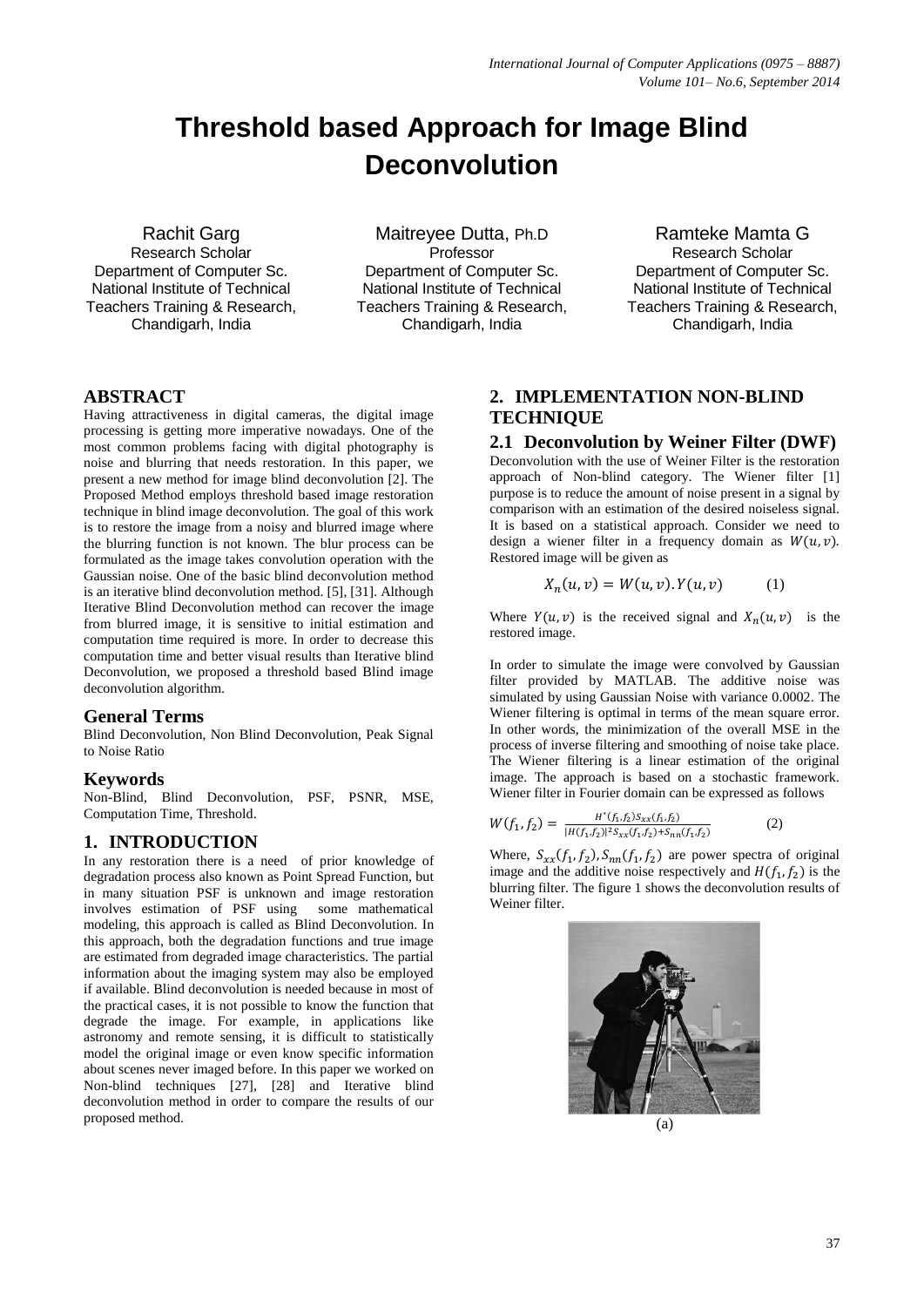







**Fig 1: a) Original Image b) Blurred Image c) Blurred & Noisy Image d) Restored Image using Weiner Filter Deconvolution**

## **2.2 Deconvolution using Regularized Filter (DRF)**

Deconvolution by Regularized filtering [2] is another category of Non-Blind deconvolution technique. When constraints like smoothness are applied on the recovered image and limited information about the noise is known, then regularized deconvolution is used effectively. The degraded image is actually restored by constrained least square restoration by using a regularized filter. In regularized filtering less prior information is required to apply the restoration. Regularization can be a useful tool, when statistical data is unavailable. Moreover, this framework can be extended to adapt to edges of image, noise that is varying spatially and other challenges. The experiment for the same input image has been performed and the result of deconvolution is shown in figure 2.



**Fig 2. Restored Image by Deconvolution by Regularized Filter** 

## **2.3 Deconvolution using Lucy Richardson Algorithm (DLR)**

The Richardson–Lucy algorithm, also known as Lucy– Richardson deconvolution, is an iterative procedure that restores the image that is blurred by known PSF. DLR [22] is a non-blind technique for restoration of image. It is used to restore a degraded image that has been blurred by a known PSF. The equation is given by

$$
d_i = \sum p_{ij} \cdot u_j \tag{3}
$$

In the above equation *di* is the observed value at pixel position " $i$ ", $p_{ij}$  is the PSF the fraction of light coming from true location "*j*" that is observed at position "*i*",  $u_i$  is the latent image pixel value at location "*j*". The main objective is to compute the most likely  $u_i$  in the presence of observed  $d_i$  and known PSF  $p_{ij}$ as follows:

$$
u_j^{(t+1)} = u_j^{(t)} \sum_i \frac{d_i}{c_i} p_{ij}
$$
 (4)  

$$
c_i = \sum_j p_{ij} u_i^{(t)}
$$
 (5)

The algorithm maximizes the likelihood which gives an image, by convolution with the PSF. It is an illustration of the blurred image, assuming Poisson noise information. This function works effectively when you know the PSF and also having partial knowledge about the additive noise in the image.

$$
p(x|y) = p(y|x).p(x)/p(y) \qquad (6)
$$

Where  $p(y|x)$  is the likelihood probability,  $p(x|y)$  the posteriori probability, and  $p(x)$  a prior model of the image. The experiment for the same input image has been performed and the result of deconvolution is shown in figure 3.



**Fig 3 Restored image by deconvolution by Lucy Richardson**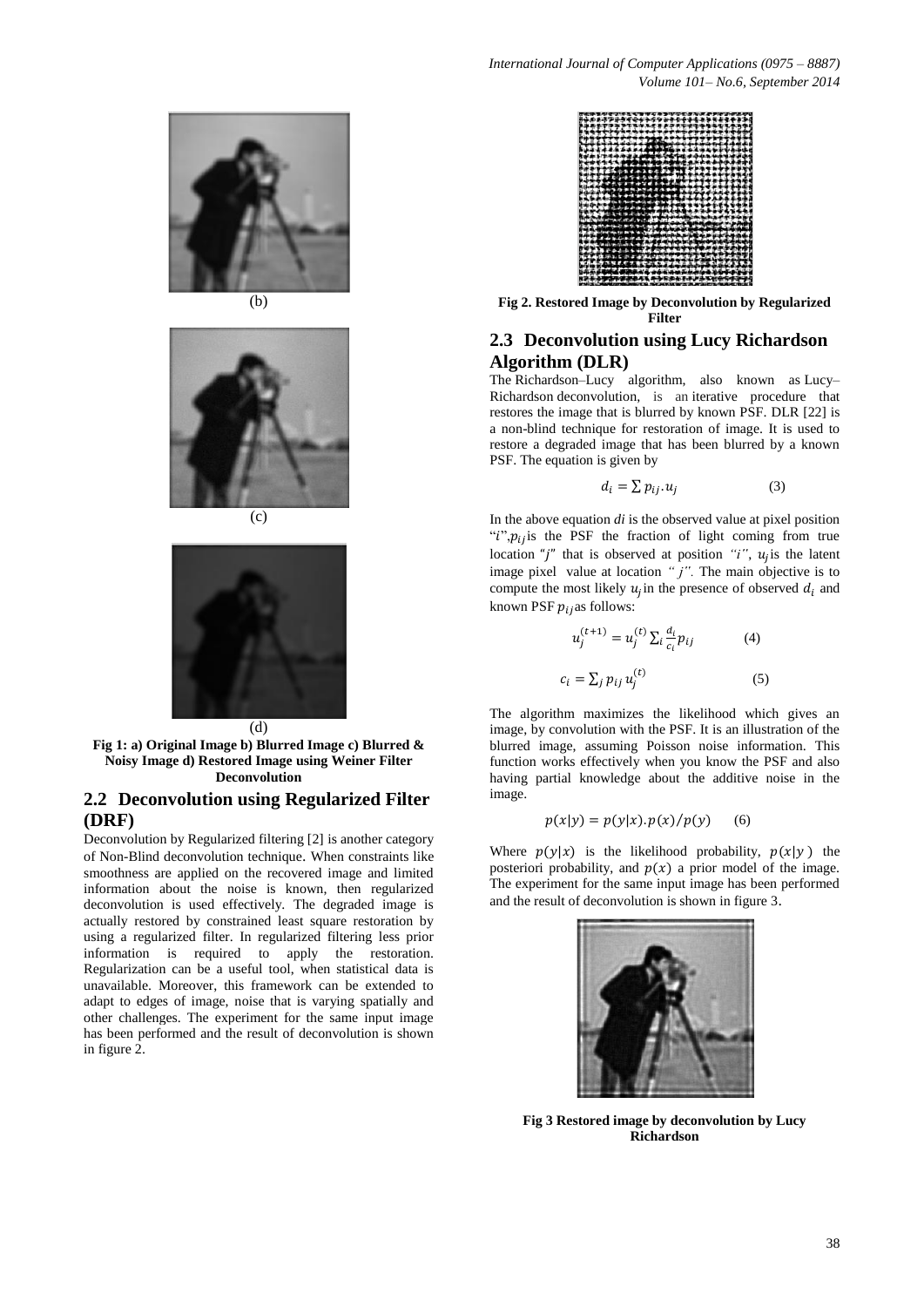#### **3.1 Iterative Blind Deconvolution**

Blind deconvolution is the approach of recovering an input blurry image when the blur kernel is unknown. Regular linear and non-linear deconvolution techniques utilize a known PSF. In blind deconvolution, both the degradation function and the true image are estimated from the degraded image characteristics. Partial information about the imaging system may also be utilized if available. Like deconvlucy function, the deconvblind function also implements several adaptations to the original LR maximum likelihood algorithm that point complex image restoration jobs. Mathematically, we wish to decompose a blurred image y as

$$
y = k \otimes x \tag{7}
$$

Where  $x$  is a visually acceptable sharp image and  $k$  is a nonnegative blur kernel, whose support is small compared to the image size. This problem is rigorously ill-posed and there is an infinite set of pairs  $(x, k)$  illustrating any observed y. Recent algorithms have proposed to address the ill-posed problem of blind deconvolution by characterizing  $\hat{x}$  using natural image statistics [7], [8], [11], [12], [14].

The simulated experiment for the input image has been performed and as a result of deconvolution is shown in figure 4.



**Fig 4 Restored Image by Iterative Blind deconvolution method.**

# **3.2 Deconvolution by Proposed Methodology**

One of the puzzling aspects of blind deconvolution is the failure of the MAP approach. Recent papers emphasized the usage of a sparse derivative prior to favors the sharp images. However, a direct application of this principle has not yielded the expected results and all algorithms required additional components, such as marginalization across all possible images [7],[11],[15] spatially-varying terms [8],[15] or solvers that vary their optimization energy over time [15]. We have analyzed the source of the MAP failure and during implementation of MAP, we come up with a novel approach of blind deconvolution for the restoration of Blurry and noisy image where the PSF is unknown.

The objective of proposed work is to restore the blurry and noisy image and compare the work with existing blind and non-blind algorithms. In our approach the blurred and noisy image is taken as input where the blurring parameters are unknown and it passes through the algorithm for the better results. Our approach is based on the threshold value taken into consideration. The image at various threshold values has been taken and considered parameters have been calculated. After selecting the threshold, the pixel value has been maximized and then replaced the value with values in blurred and noisy image. The replaced value has been calculated based on the threshold values. We compared our method with the Iterative Blind Deconvolution Techniques. Peak-Signal to Noise Ratio , Mean Square Error and Computation times has been taken as the parameters for the comparison and it was found that visual appearance of restored image from Our proposed method is found better and it takes less time in execution than Iterative blind deconvolution method. Figure 5 shows the result of restored image from proposed algorithm.





**Fig 5 Restored image with proposed algorithm**

## **4. RESULT AND ANALYSIS**

Deconvolution by Various Blind and Non Blind have been performed and results has been shown in Fig 1,2,3,4,5 respectively. Computation Time has been measured for the considered categories of Blind and Non Blind Deconvolution Methods. It has been observed from our experiments that although the proposed method have PSNR value greater than DWF and DRF whereas lesser than DLR and DIB which is shown by Table 1 and Fig 6 but the computation time of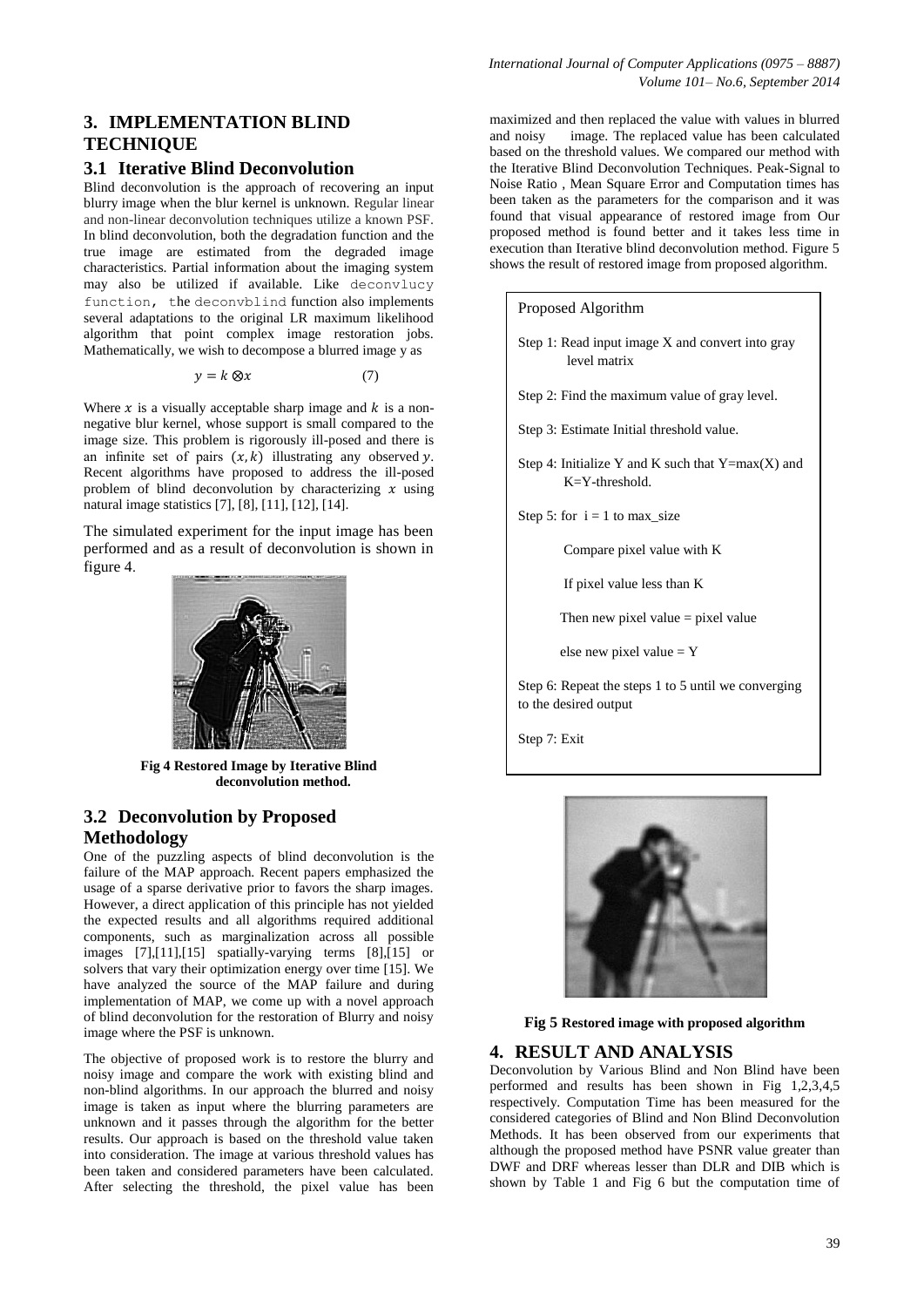proposed method is lesser than all the techniques. Table 2 shows the result of computation time for various techniques with respect to different size of the image and it was found that the proposed method has less computation time than other techniques as shown by fig 7 and visual appearance of restored image from deconvolution by proposed method is better than restored image from deconvolution by other considered techniques.

**Table 1. Calculated parameters values for the various deconvolution techniques**

|             | <b>DWF</b>                 | <b>DRF</b> | <b>DLR</b> | <b>DIB</b> | <b>Proposed</b> |  |
|-------------|----------------------------|------------|------------|------------|-----------------|--|
| <b>MSE</b>  | 7411.60                    | 4049.70    | 0.0081     | 0.0248     | 660.58          |  |
| <b>PSNR</b> | 9.47                       | 12.0906    | 69.0978    | 64.2236    | 19.9656         |  |
| 80.00       |                            |            |            |            |                 |  |
| 60.00       | <b>PSNR DWF</b><br>$    -$ |            |            |            |                 |  |



**Fig 6 PSNR Values**

**Table 2 Computation time for various methods of an image for different sizes**

| <b>Image Size</b> | <b>DWF</b> | <b>DRF</b> | <b>DLR</b> | <b>DIB</b> | <b>Proposed</b> |
|-------------------|------------|------------|------------|------------|-----------------|
| 64x64             | 2.36       | 1.37       | 1.41       | 0.99       | 0.67            |
| 128x128           | 0.75       | 0.88       | 1.01       | 1.34       | 0.66            |
| 256x256           | 0.88       | 1.08       | 1.06       | 1.81       | 0.89            |



**Fig 7 Computation Time** 

#### **5. CONCLUSION**

There is a rapid growth in true image restoration from blurred and noisy image. Digital Image Processing is widely used for this purpose. There are techniques available for the deconvolution of image which are categorized into two categories based on parameter Point Spread function PSF. One technique is the method of restoration of image with the knowledge of PSF which is known as Non-Blind and other is method of restoration of image without the knowledge of PSF which is known as Blind Deconvolution. This paper reports a threshold based novel approach for Blind Deconvolution.

Weiner Filter Deconvolution, regularized filter Deconvolution, Lucy Richardson method for deconvolution and Iterative Blind Deconvolution have been implemented as these are more commonly used methods for Digital Image Processing. These are analyzed against the parameters Execution Time, Peak Signal to Noise Ratio PSNR and ean Square Error MSE. Observations shows that computation time of our method is lesser than other considered methods. PSNR and MSE is better than DWF and DRF but it is not good as compared with DLR and DIB.

In future work PSNR for the DLR and DIB will be improved ad better results for visual appearance will also be achieved.

#### **6. REFERENCES**

- [1] B. Bocquet, R. Kit-Abdelmalek and Y. Leroy. 1993. Deconvolution and Weiner Filtering of Short range Radiometric Images. IEEE Electronics Letters, Vol. 29, Issue: 18, pp 1628-1629.
- [2] Nicholas G. Paulter, Jr. 1994. A Casual Regularizing Deconvolution filter for optimal waveform Reconstruction. **IEEE** Transaction on Instrumentation and Measurement", Vol. 43, Issue: 5, pp 740-747.
- [3] Asoke K. Nandi, DetlefMampel and Burkhard Roscher. 1995 Comparative study of deconvolution algorithms with applications in non-destructive testing. IEEE Institute of Electrical Engineers, pp  $1/1 - 1/6$ .
- [4] Deepa Kundur and Dimitrios Hatzinakos. 1996. Blind Image Deconvolution. IEEE Signal Processing Magazine. Vol. 13, Issue: 3, pp 43-64.
- [5] David S. C. Biggs and Mark Andrews.1997. Iterative blind Deconvolution of extended objects. IEEE International Conference on Image Processing, Vol. 2, pp 454-457.
- [6] Dominikus Noll. 1997. Restoration of Degraded Images with Maximum Entropy. Journal of Global Optimization, Vol. 10, Issue: 1, pp 91-103.
- [7] Yujiro Inouye and Takehito Sat. 1997. On-line Algorithms for Blind Deconvolution of Multichannel Linear Time-Invariant Systems. IEEE Signal Processing Workshop on Higher order Statistics, pp 204-208.
- [8] Balvinder Singh and M. U. Siddiqi. 1997. MAP Estimation of Finite Gray-Scale Digital Images Corrupted by Supremum/Infimum Noise. IEEE Transaction on Image Processing, Vol. 6, No. 8 pp 1077- 1088.
- [9] Y. Yitzhaky and N. S. Kopeika.1998. Identification of Blur Parameters from Motion Blurred Images. ELSEVIER Journal of Graphical Models and Image, Vol. 59, Issue: 5, pp 310-320.
- [10] H. Malcolm Hudson, Thomas C M Lee.1998. Maximum Likelihood restoration and choice of smoothing parameters in deconvolution of image data subject to Poisson noise. ELSEVIER Journal of Computational Statistics and data Analysis, Vol. 26 Issue: 4, pp 393-410.
- [11] Deepa Kundur, Dimitrios Hatzinakos.1998. A Novel Blind Deconvolution Scheme for Image Restoration Using Recursive Filtering. IEEE Transaction on Signal Processing, Vol. 46, No. 2, pp 375-390.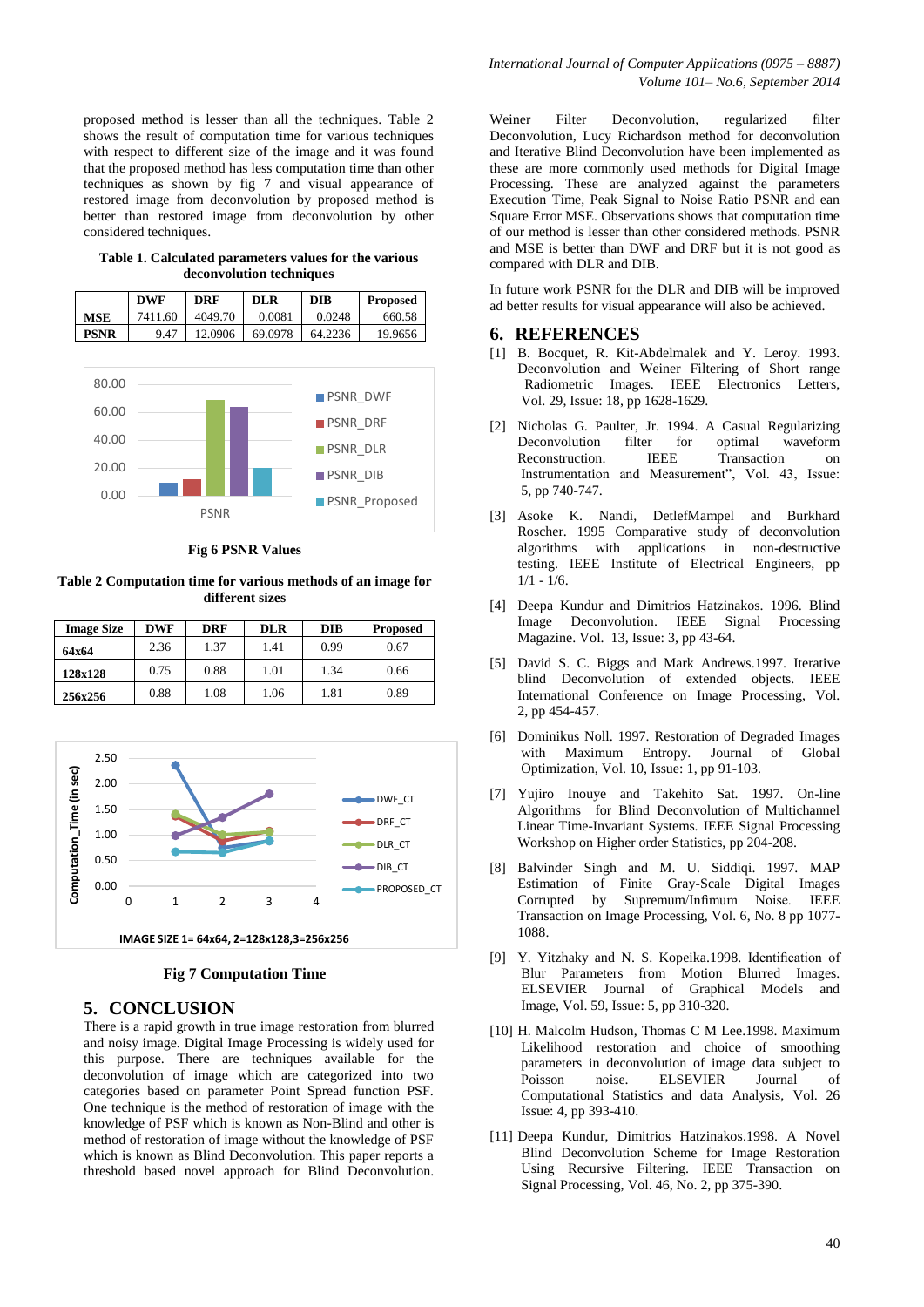- [12] W. Miskin and D. J. C. MacKay.2000. Ensemble learning for blind image separation and Deconvolution. Springer Advances in Independent Component Analysis. pp 123-141.
- [13] Boaz Cohen and lts'hak Dinstein. 2000. Motion Estimation in Noisy Ultrasound Images by Maximum Likelihood. 15<sup>th</sup> IEEE International Conference on Pattern recognition, Vol. 3 pp 182- 185.
- [14] In Jae Myung. 2002. Tutorial on maximum likelihood estimation. Journal of Mathematical Psychology, Science Direct, Vol. 47 Issue: 1, pp 90-100.
- [15] M. M. Bronstein, A. M. Bronstein, M. Zibulevsky, and Y. Y. Zeevi. 2005. Blind deconvolution of images using optimal sparse representations. IEEE Transactions on Image Processing , Vol. 14, Issue 6 pp 726–736.
- [16] R. Fergus, B. Singh, A. Hertzmann, S.T. Roweis, and W.T. Freeman. 2006. removing camera shake from a single photograph. ACM Transaction on Graphics, Vol. 25, Issue: 3, pp 78-794.
- [17] Anat Levin.2006. Blind motion deblurring using image statistics", Conference on Advances in Neural Information Processing Systems (NIPS).
- [18] Masayuki Tanaka, Kenichi Yoneji, and Masatoshi Okutomi.2007. Motion Blur Parameter Identification from a Linearly Blurred Image. IEEE International Conference on Consumer Electronics, pp 1-2.
- [19] Leticia Vega-Alvarado, Izaskun Elezgaray, Agn Hémar, Michel Menard, Christophe Ranger Gabriel Corkidi. 2007. A comparison of image deconvolution algorithms applied to the detection of endocytic vesicles in fluorescence images of neural proteins. 29<sup>th</sup> IEEE Annual International Conference on Engineering in Medicine and Biology Society, pp 755-758.
- [20] N. Joshi, R. Szeliski, and D. Kriegman. 2008. PSF Estimation using Sharp Edge Prediction. IEEE Conference on Computer Vision and Pattern Recognition, pp 1-8.
- [21] Q. Shan, J. Jia, and A. Agarwala.2008. High-quality motion deblurring from a single image. ACM Transaction on Graphics, Vol. 27, Issue: 3, Article No. 73.
- [22] Anat Levin, Yair Weiss, Fredo Durand, William T. Freeman.2009. Understanding and evaluating blind deconvolution algorithms. IEEE Conference on Computer Vision and Pattern Recognition, pp 1964- 1971.
- [23] Li Dongxing, Han Jinhong and Xu Dong.2009. A Novel Restoration Algorithm of the Turbulence Degraded Images Based on Maximum Likelihood Estimation. 9<sup>th</sup> IEEE International Conference on Electronics Measurement and Instruments, pp 4-171 – 4-176.
- [24] Feng DuanYanning Zhang.2009. The Estimation of Blur Based on Image Information. 5<sup>th</sup> IEEE International Conference on Image and Graphics, pp 109-112.
- [25] Chao Wang, LiFeng Sun, Zhuo Yuan Chen, Shi Qiang Yang and Jian Wei Zhang. 2009. High quality non-blind motion deblurring. IEEE International Conference, pp 153-156.
- [26] Tal Kenig, ZviKam, and ArieFeuer.2010. Blind Image Deconvolution Using Machine Learning for Three-Dimensional Microscopy. IEEE Transaction on Pattern Analysis and Machine Intelligence, Vol. 32, Issue: 12, pp 2191-2204.
- [27] Le Zou, Howard Zhou, Samuel Cheng and Chuan. 2010. Dual range deringing for non-blind image deconvolution. 17<sup>th</sup> IEEE International Conference on Image Processing, pp 1701-1704.
- [28] Jong-Ho Lee and Yo-Sung Ho.2010. High-quality Non-Blind Image Deconvolution. 4<sup>th</sup> IEEE Pacific-Rim Symposium on Image and Video Technology, pp 282- 287.
- [29] Tingbo Hou, Sen Wang, Hong Qin , Rodney L. Miller. 2010. Image deconvolution using multigrid natural image prior and its applications.  $17<sup>th</sup>$  IEEE International Conference on Image Processing, pp 3569-3572.
- [30] Ms. S.Ramya, Ms. T.mercy Christial 2011. Restoration of blurred images using blind deconvolution algorithm. IEEE International Conference on Emerging trends in Electrical and Computer Technology ICETECT-2011, pp 496 -499.
- [31] Lopamudra Kundu, Bhabatosh Chanda.2011. A Novel Iterative Blind Deconvolution using Morphology. 2<sup>nd</sup> IEEE International Conference on Emerging Applications of Information Technology, pp 181-184.
- [32] Dilip Krishnan, Terence Tay and Rob Fergus. 2011. Blind Deconvolution Using a Normalized Sparsity Measure. IEEE conference on Computer Vision and Pattern Recognition, pp 233-240.
- [33] Sunghyun Cho, Jue Wang and Seungyong Lee.2011. Handling Outliers in Non-Blind Image Deconvolution. IEEE International Conference on Computer Vision, pp 495-502.
- [34] Anat Levin, Yair Weiss, Fredo Durand, William T. Freeman. 2011. Efficient Marginal Likelihood Optimization in Blind Deconvolution. IEEE Conference on Computer Vision and Pattern Recognition, pp 2657- 2664.
- [35] Sudipto Dolui Oleg V. Michailovich 2011. Blind deconvolution of medical ultrasound images variable Splitting and proximal point methods. IEEE International Symposium on Biomedical Imaging from Nano to Macro, pp 1-5.
- [36] Feng Xue and Thierry Blu.2012. Sure-based blind Gaussian deconvolution. IEEE Statistical Signal Processing Workshop (SSP), pp 452-455.
- [37] Jiunn-Lin Wu, Chia-Feng Chang and Chun-Shih Chen.2012. An Improved Richardson-Lucy Algorithm for Single Image Deblurring Using Local Extrema Filtering. IEEE International Symposium on intelligent signal processing and communication system, pp 27-32.
- [38] Margret Keuper, Maja Temerinac-Ott, Jan Padeken, Patrick Heun, Thomas Brox, Hans Burkhardt, Olaf Ronneberger 2012. Blind deconvolution with PSF regularization for wide-field microscopy.  $9<sup>th</sup>$  IEEE International Symposium on Biomedical Imaging, pp 1292-1295.